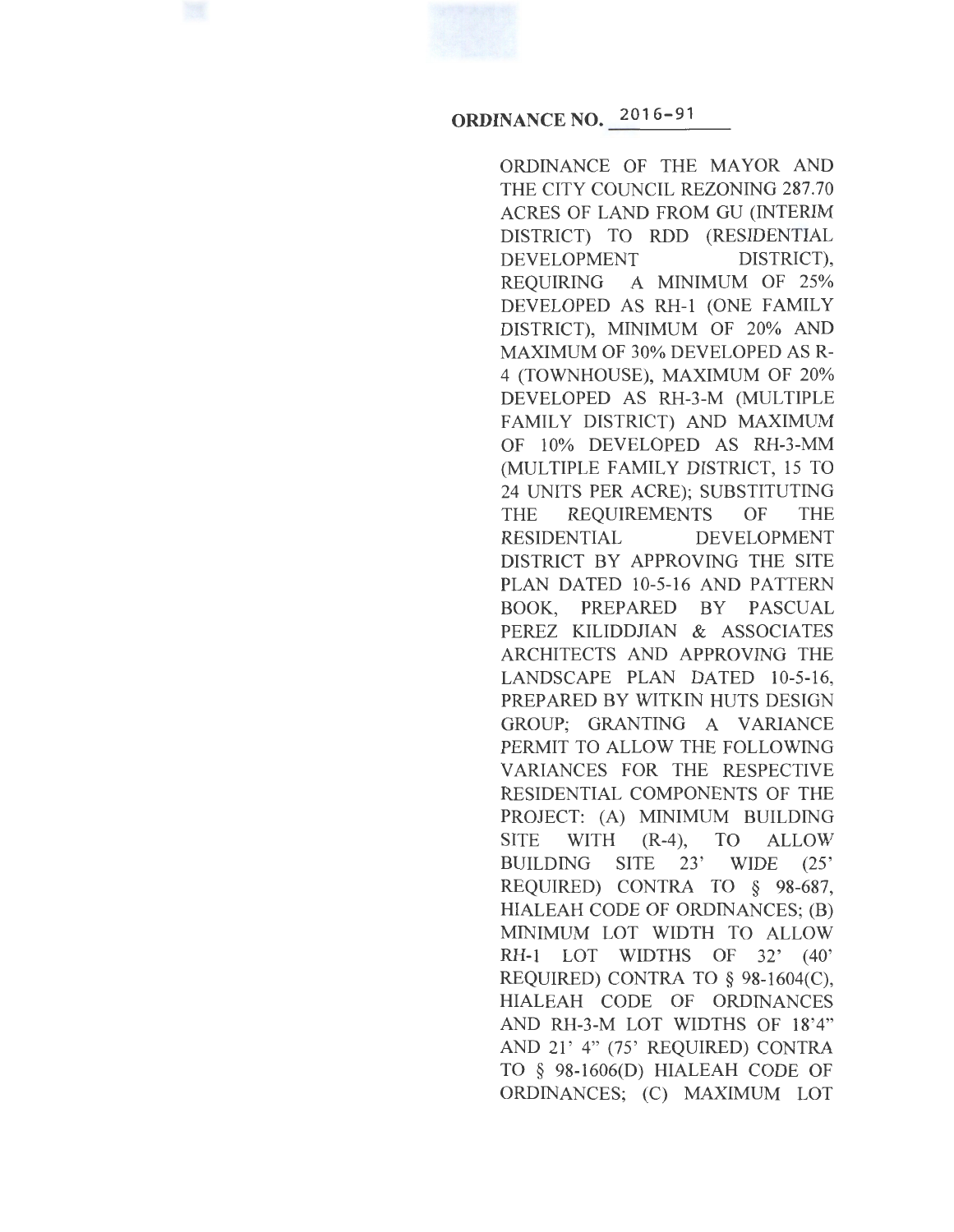ORDINANCE NO.

Page 2

 $2016 - 91$ 

COVERAGE (RH-1 AND R-4) TO ALLOW LOT WIDTHS IN EXCESS OF 50% FOR A NUMBER OF THE RH-1 AND R-4 UNITS CONTRA TO § 98- 1604(1), HIALEAH CODE OF ORDINANCES; (D) OPEN SPACE PER UNIT (R-4), TO ALLOW LESS OPEN SPACE THAN THE REQUIRED 400 SQUARE FEET PER UNIT CONTRA TO § 98-694 HIALEAH CODE OF ORDINANCES; AND FRONT YARD (RH-1 , RH-3-M, AND R-4), CONTRA TO §§ 98-1604(E)(1), 98-1606(D) AND 98- 687, HIALEAH CODE OF ORDINANCES, SIDE STREET (RH-3-M) CONTRA TO§ 98-1606(F)(2), HIALEAH CODE OF ORDINANCES, CORNER LOT (R-4) CONTRA TO § 98-689, HIALEAH CODE OF ORDINANCES, AND REAR YARD (RH-1 AND R-4) SETBACKS CONTRA TO §§ 98-1604(E) (4) AND 98- 689 HIALEAH CODE OF ORDINANCES; PROPERTIES LOCATED ON THE SE CORNER OF NW 170 STREET AND NW 97 A VENUE, HIALEAH, FLORIDA; REPEALING ORDINANCES IN CONFLICT HEREWITH; PROVIDING PENALTIES FOR VIOLATION HEREOF; PROVIDING FOR A SEVERABILITY CLAUSE; AND PROVIDING FOR AN EFFECTIVE DATE.

WHEREAS, the Planning and Zoning Board, at its regular meeting of November 9, 2016, recommended approval of this ordinance;

WHEREAS, under Section 98-1608 of the Hialeah City Code, the proposed development is a covenant community to be maintained, improved or changed under a Declaration of Restrictions acceptable to the City, including a future amendment to Ordinance number 2016-26.

NOW, THEREFORE, BE IT ORDAINED BY THE MAYOR AND THE CITY COUNCIL OF THE CITY OF HIALEAH, FLORIDA, THAT: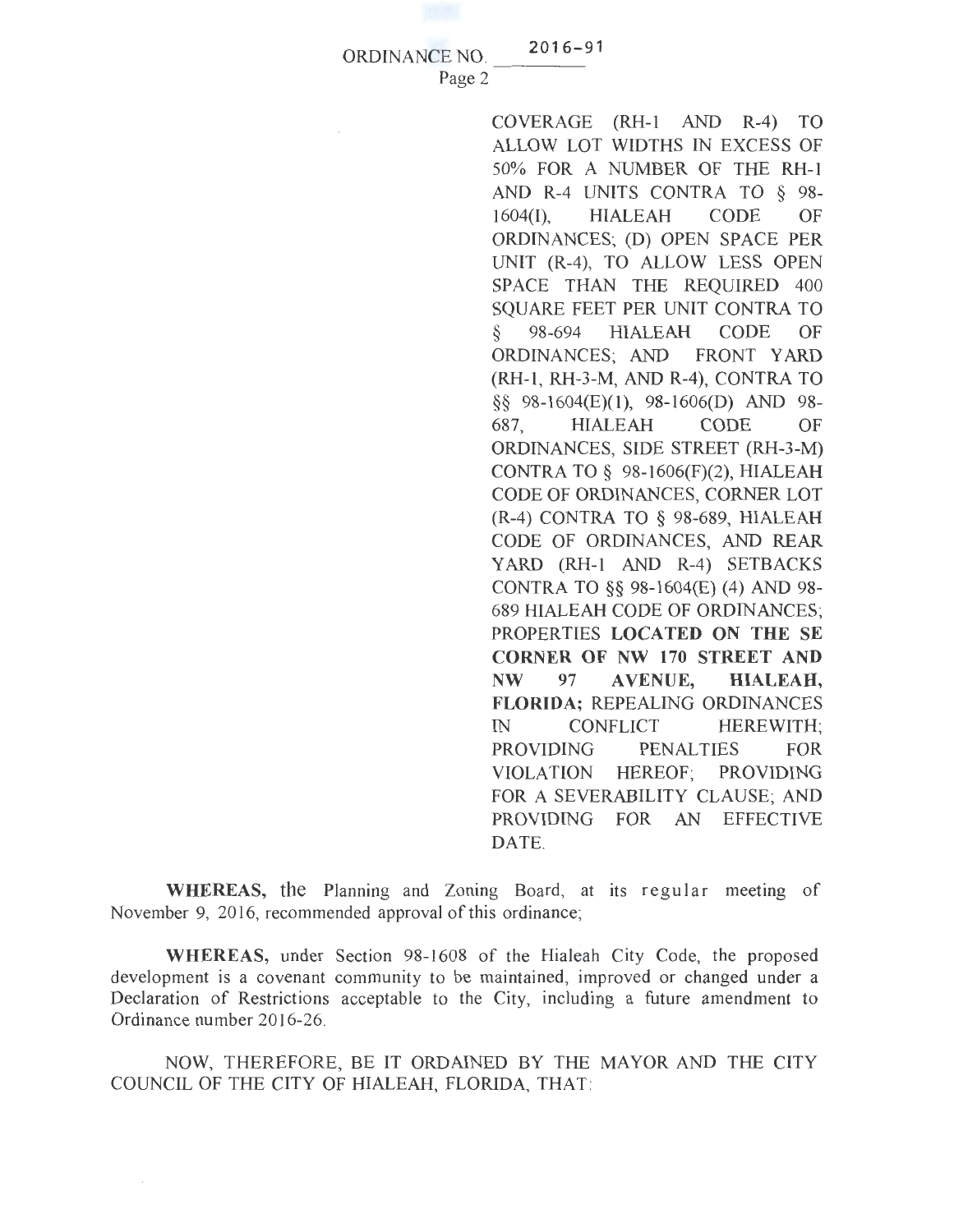#### ORDINANCE NO.  $016 - 91$ Page 3

**Section 1:**  The foregoing facts and recitations contained in the preamble to this ordinance are hereby adopted and incorporated by reference as if fully set forth herein.

**Section 2:** The below-described property comprised of 287.70 acres of land is hereby rezoned from GU (interim district) to RDD (residential development district) requiring a minimum of 25% developed as RH-1 (one family district), minimum of 20% and maximum of 30% developed as R-4 (townhouse), maximum of 20% developed as RH-3-M (multiple family district) and maximum of 10% developed as RH-3-MM (multiple family district, 15 to 24 units per acre); substituting the requirements of the residential development district by approving the site plan dated 10-5-16 and pattern book, prepared by Pascual Perez Kiliddjian  $\&$  Associates Architects and approving the landscape plan dated 10-5-16, prepared by Witkin Huts Design Group.

**Section 3.** The below described property is hereby granted a variance permit to allow the following variances for the respective residential components of the project: (a) minimum building site with  $(R-4)$ , to allow building site 23' wide  $(25')$  required) contra to § 98-687, Hialeah Code of Ordinances that provides: "All townhouse building sites will be a minimum of 25 feet..."; (b) minimum lot width to allow RH-1 lot widths of  $32'$  (40' required) contra to §98-1604(c), Hialeah Code of Ordinances that provides: "Lot sizes. The minimum ... lot frontages or widths shall be 40 feet", and RH-3-M lot widths of  $18'4''$  and  $21'4''$  (75' required) contra to  $\S$ 98-1606(d), Hialeah Code of Ordinances that provides: "Lot sizes. The minimum ... lot frontages or widths shall be 75 feet or 100 feet."; (c) maximum lot coverage (RH-1 and R-4) to allow lot widths in excess of 50% for a number of the RH-1 and R-4 units contra to  $\S$  98-1604(i), Hialeah Code of Ordinances that provides "Maximum lot coverage. The maximum lot coverage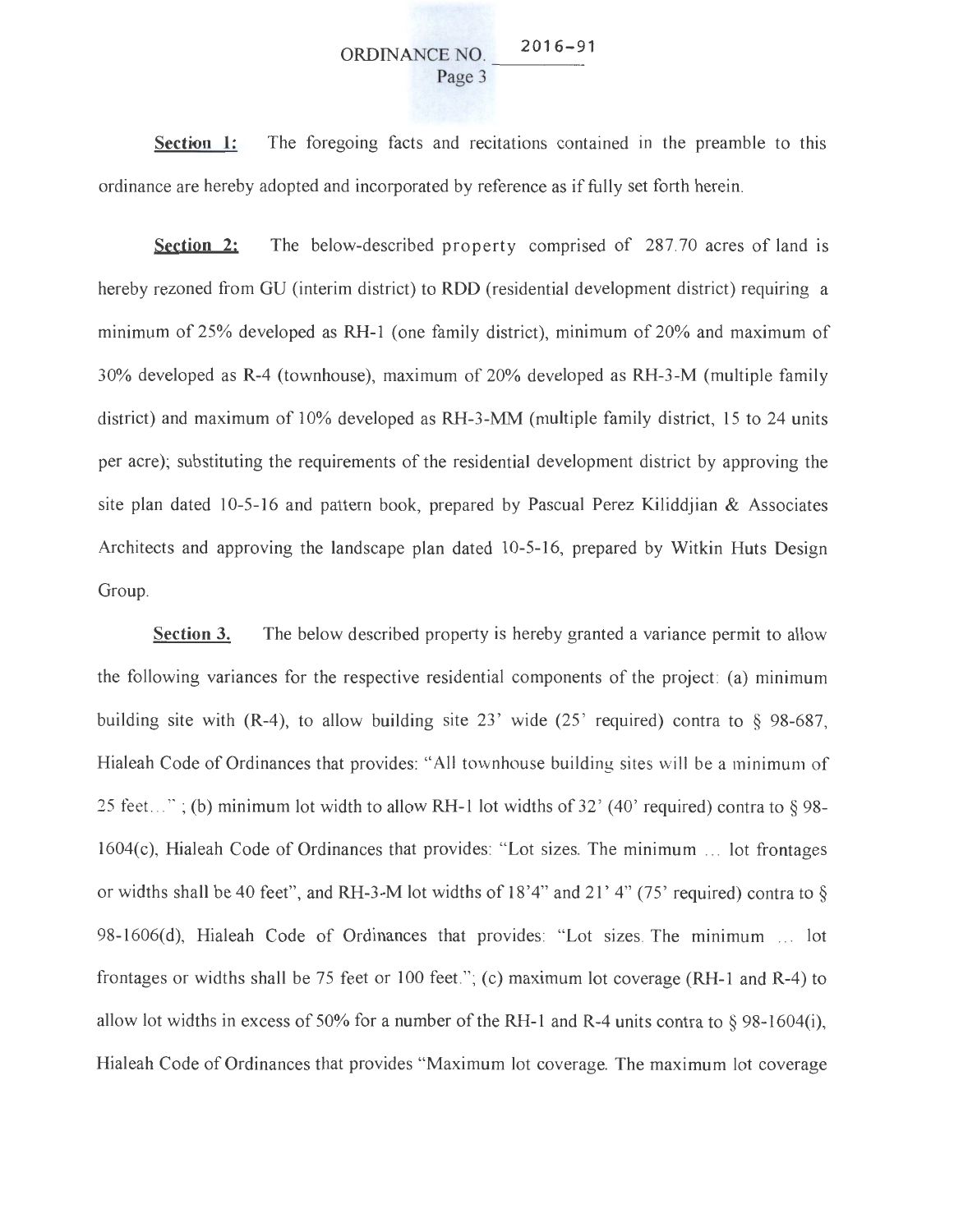is 50 percent."; (d) open space per unit  $(R-4)$ , to allow less open space than the required 400 square feet per unit contra to § 98-694 Hialeah Code of Ordinances that provides: "Each townhouse shall contain at least 400 square feet of open space. exclusive of parking areas and driveways."; and front yard (RH-1, RH-3-M, and R-4, contra to  $\S$ § 98-1604(e)(1), 98-1606(d) and 98-687, Hialeah Code of Ordinances that respectively provide: "Minimum setbacks. (1) Front yard required. All dwelling units shall have a minimum setback 20 feet from the property line and ten feet from the property line for corner lots.", "Lot sizes. The minimum ... required lot frontages or widths shall be 75 feet or 100 feet.", "... each unit a minimum of 25 feet frontage. The minimum street frontage for any R-4 zoned subdivision shall not be less than 200 lineal feet.", side street (RH-3-M) contra to  $\S$  98-1606(f)(2), Hialeah Code of Ordinances that provides: "Minimum street side yard setback is five feet. ", corner lot (R-4) contra to § 98-689, Hialeah code of Ordinances that provides: "The minimum front setback shall be five feet on corner lots", and rear yard (RH-1 and R-4) setbacks contra to  $\S$ § 98-1604(e) (4) and 98-689, Hialeah Code of Ordinances that provide: "Rear yard required. All dwelling units shall be setback a minimum of 20 feet from the property line." and "The rear setback shall be a minimum of 20 feet."; and legally described as follows:

# See Exhibit "A"

## **Section 4: Repeal of Ordinances in Conflict.**

All ordinances or parts of ordinances in conflict herewith are hereby repealed to the extent of such conflict.

# **Section 5: Penalties.**

Every person convicted of a violation of any provision of the Code or any ordinance, rule or regulation adopted or issued in pursuance thereof shall be punished by a